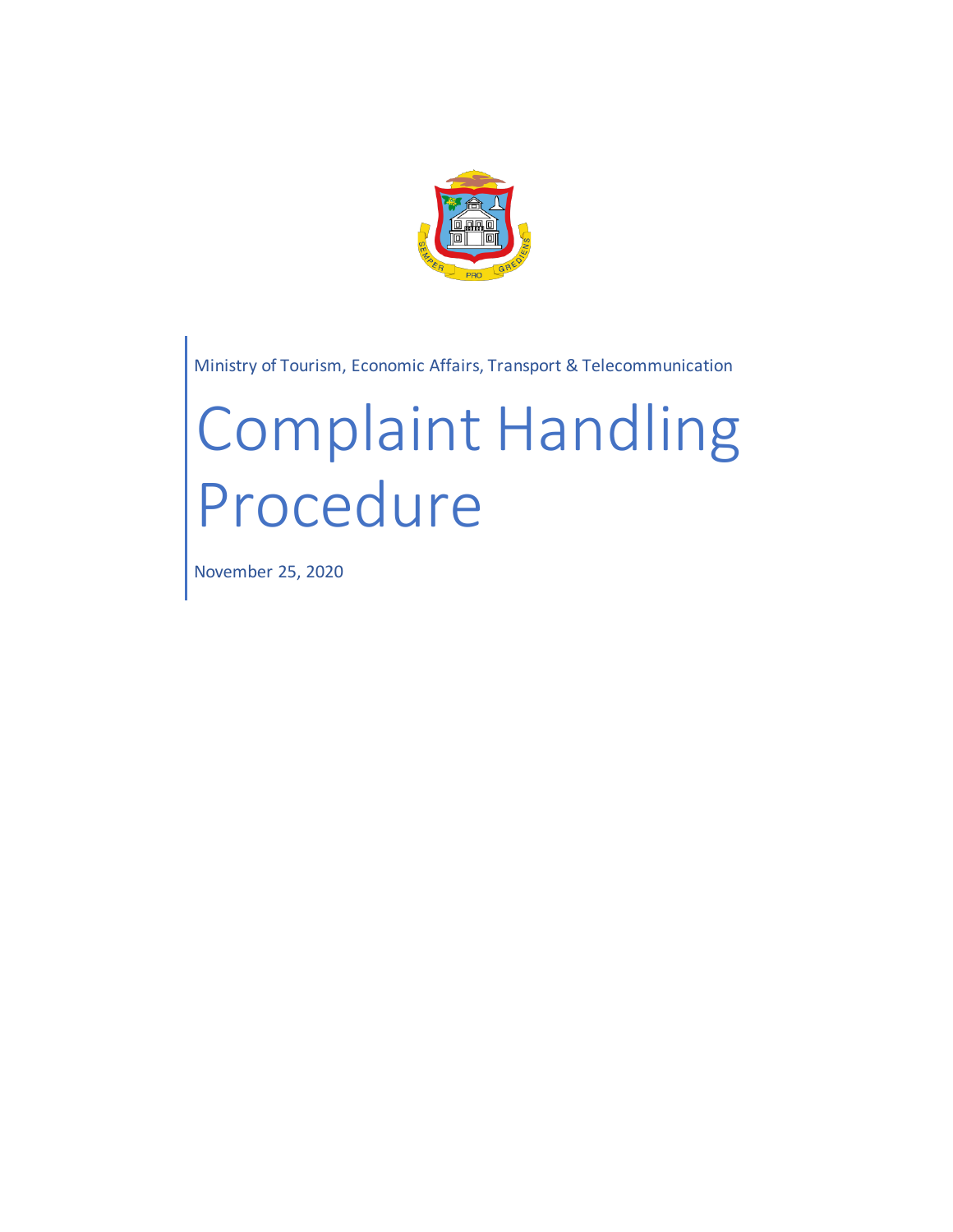# Contents

| 2. |  |  |  |  |  |  |
|----|--|--|--|--|--|--|
|    |  |  |  |  |  |  |
|    |  |  |  |  |  |  |
|    |  |  |  |  |  |  |
|    |  |  |  |  |  |  |
|    |  |  |  |  |  |  |
|    |  |  |  |  |  |  |
|    |  |  |  |  |  |  |
| 3. |  |  |  |  |  |  |
| 4. |  |  |  |  |  |  |
|    |  |  |  |  |  |  |
|    |  |  |  |  |  |  |
|    |  |  |  |  |  |  |
|    |  |  |  |  |  |  |
|    |  |  |  |  |  |  |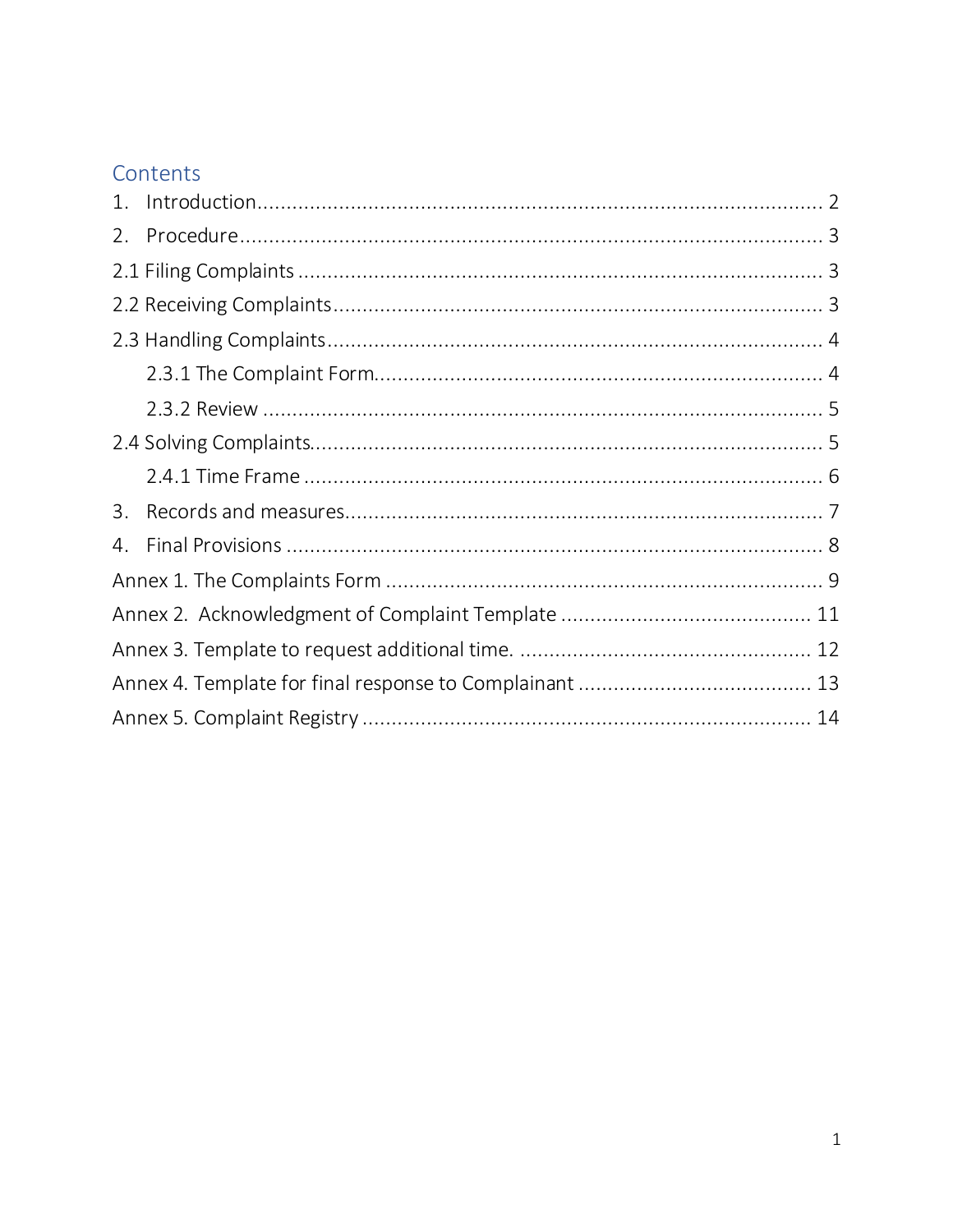# 1. Introduction

The complaint management procedures for the handling of complaints or grievances by the Ministry of Tourism, Economic Affairs, Transportation and Telecommunication (TEATT) are aimed at establishing, implementing and maintaining effective and transparent procedures for the reasonable and prompt handling of complaints or grievances received from the public, as well as to keep a record of each complaint or grievance and the measures taken towards resolution of the complaint.

The procedures manual for handling complaints gathers all measures taken by the Ministry of TEATT in order to solve potential inconveniences that might occur.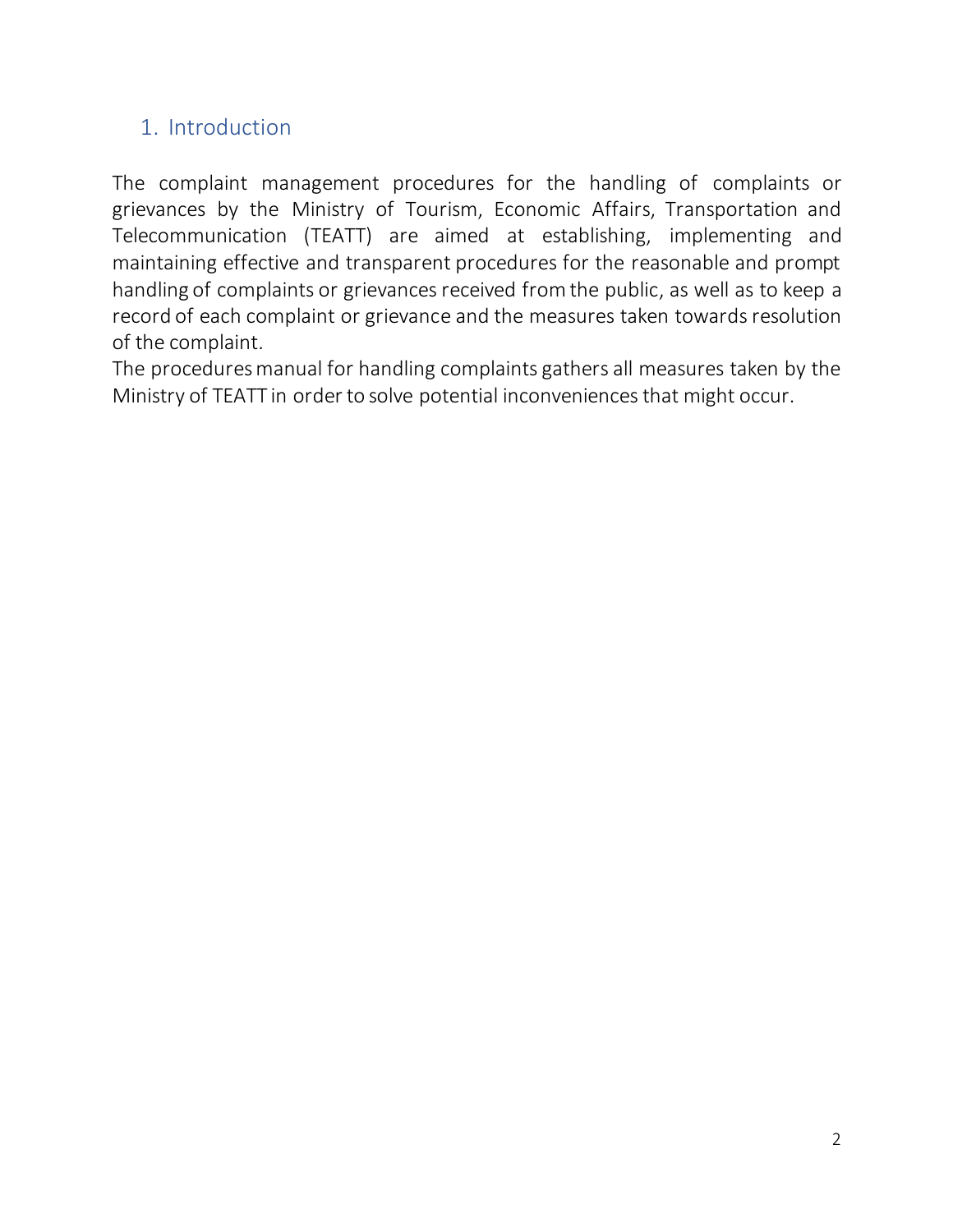# 2. Procedure

## 2.1 Filing Complaints

The Public is advised to complete a Complaint Form (Annex 1) and send it to the Ministry of TEATT through one of the following means:



Email to TEATTcomplaints@sintmaartengov.org.



Hand deliver to the reception on the ground floor of the Government Administration Building.



Mail to Ministry of TEATT, Government Administration Building, Soualiga Boulevard # 1, Philipsburg, St. Maarten

The complaint form can be downloaded from the Ministry of TEATT'S page on the website of the Government of Sint Maarten

http://www.sintmaartengov.org/pages/TEATT or can be emailed to the complainant following receipt of an inquiry.

#### 2.2 Receiving Complaints

All complaints will be received by the staff bureau by two coordinators to be designated by the Secretary General. The first will play the primary role and the second, the back-up role in case of absence of the first.

Within 24 hours after receipt of the complaint, the designated coordinator within the Ministry of TEATT will notify the complainant that his/her inquiry was received and will provide him/her with the name and the contact details of the person who will be handling the complaint. Unless otherwise indicated, this person will be the Head of the relevant department.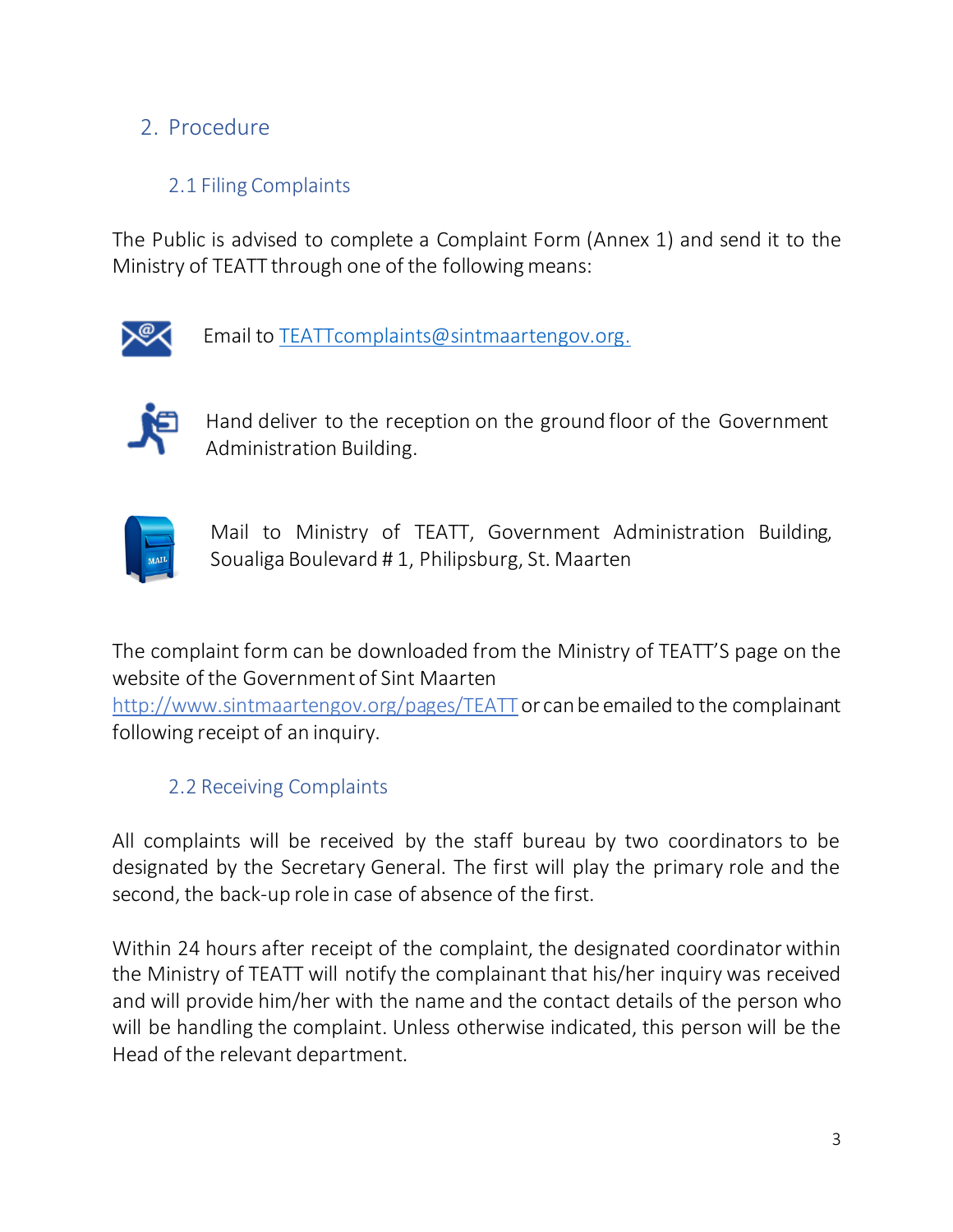Any complaint form received by the Ministry of TEATT will be assigned a number and registered in the Complaints' Registry (Exhibit 5) and will be maintained by the Ministry's coordinator(s). The complaint will be examined and resolved by the coordinator(s) of the Ministry of TEATT in cooperation with the Department Head involved with the complaint. Depending on the nature and the possible claims arising thereof, a briefing or an opinion may be sought from the Legal Advisor in the department of ETT.

# 2.3 Handling Complaints

The Ministry of TEATT is responsible for handling complaints or grievances from the public in relation to its areas of responsibility. The Ministry's duties in this regard include the effective and efficient handling of complaints or grievances so as to enable the Ministry of TEATT to adopt and apply the required actions to fully protect the public's and the Government's interests, acting independently and objectively and ensuring that corrective measures are introduced to prevent the repetition of the same complains or grievances. In the cases where the complaint or grievance involves the Ministry of TEATT, it is to be handled by the designated coordinator(s) at Staff bureau of the Ministry of TEATT in collaboration with the relevant Department Heads.

# 2.3.1 The Complaint Form

The Complaint form along with the Complaint Handling Procedure will be available on the Ministry of TEATT's page of the Sint Maarten Government's website: http://sintmaartengov.org/teatt/pages.

The Ministry of TEATT shall record the complaints in the complaints form, which includes the following information:

- Details of the complainant;
- The department to which the complaint refers to;
- The date of receipt and of registration of the complaint;
- The content of the complaint in brief;
- The magnitude of the damage which the complainant claims to have suffered or which can be presumed to have suffered;
- The basis of the contents of the complaint;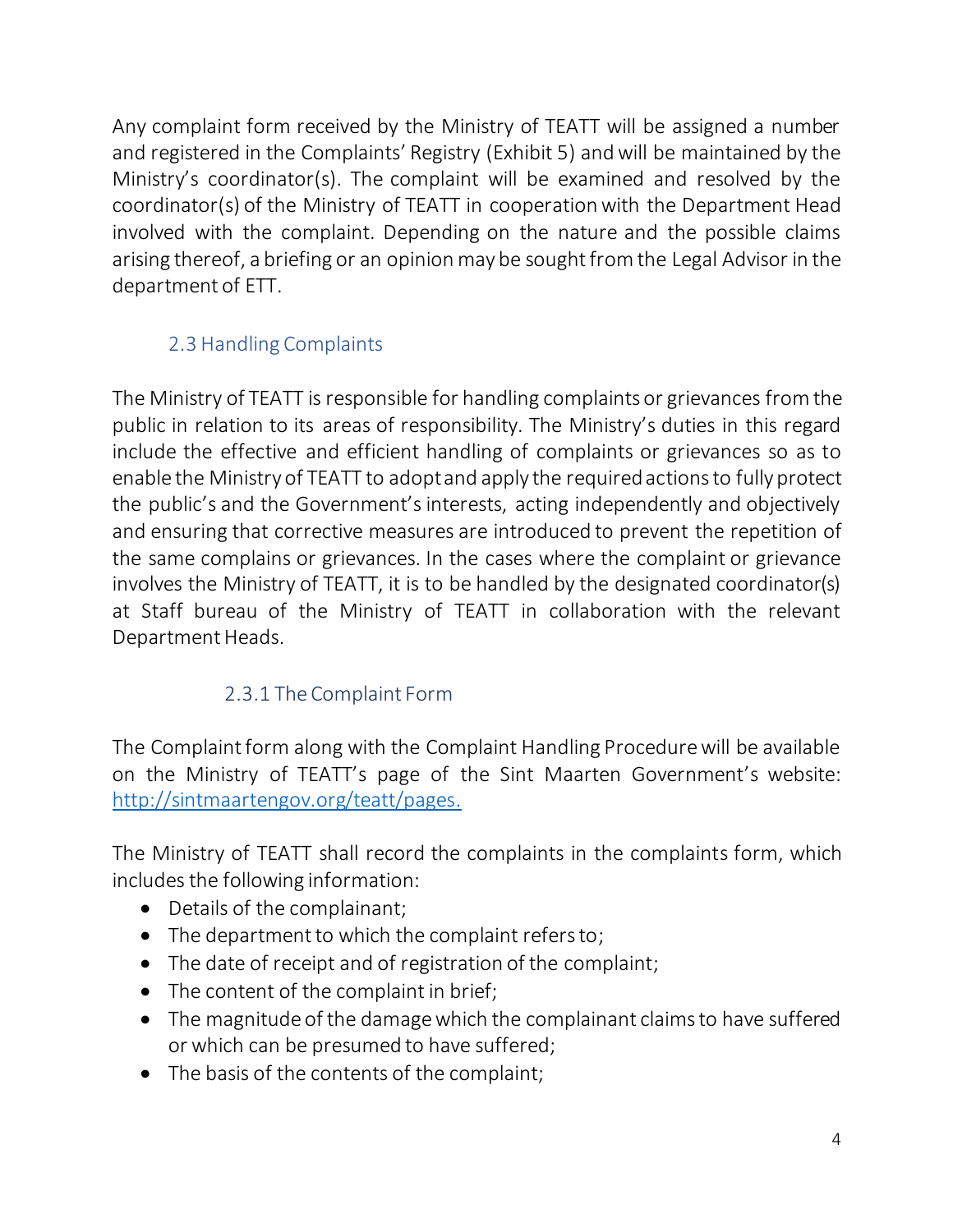- The date and briefly the content of the Ministry of TEATT's written response to the complaint lodged;
- A reference to any other correspondence.

#### 2.3.2 Review

The designated coordinator(s) of the Ministry of TEATT shall review the details of each complaint. Once the coordinator(s) fully understand(s) the nature of the complaint, the coordinator(s) of the Ministry shall forward to the relevant Department Head(s) and coordinate the resolution of the complaint.

## 2.4 Solving Complaints

The Head of the relevant department shall take all necessary measures to:

- Contact the specific complainant to personally discuss the matter over the phone or in person, to identify the nature of the complaint.
- Investigate and question the relevant personnel of the Departments related to each complaint (if necessary).
- Communicate with other Department Heads/employees, if such is required for solving the complaint.

The Head of the relevant department should thank the complainantfor bringing the complaint or grievance to the Ministry's attention. The Head of the relevant department should apologize and accept ownership. Others are not to be blamed and the Head of the relevant department should remain courteous.

*If the complaint relates to the alleged wrongdoing/ integrity breach of the Department Head, the coordinator of the Ministry of TEATT will investigate or call for an investigation into the relevant Heads of Department.*

Once the Ministry of TEATT thoroughly analyzes the matter, the decision will be communicated to the complainant and/or his/ her representative in writing. Where applicable, and in cases where no decision from the Minister is required, the Minister shall be informed.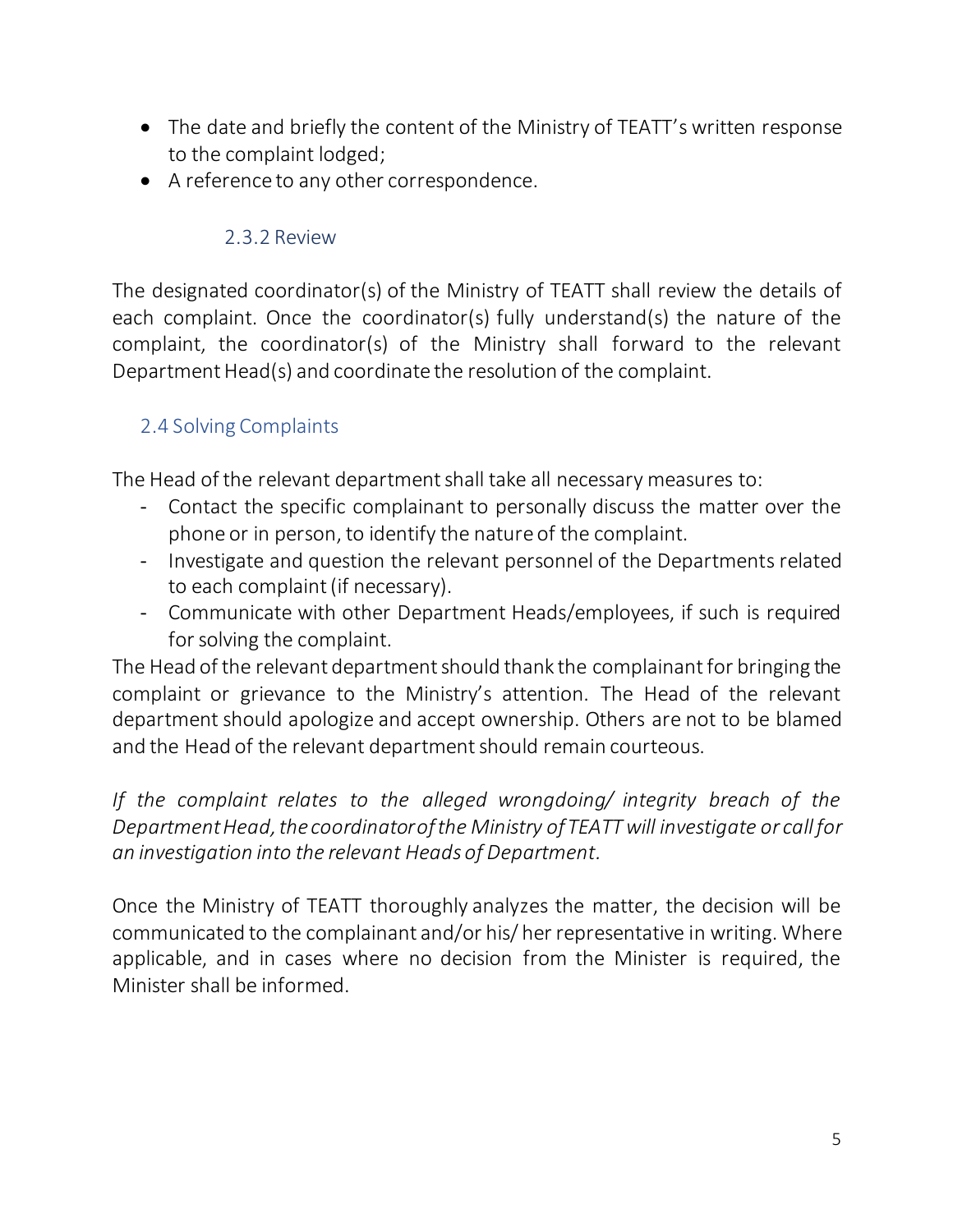#### 2.4.1 Time Frame

Complaints should be resolved in 15 working days.

In the event that, due to the nature of the complaint, more time is required for the complaint to be fully investigated and resolved, the Head of the relevant department should inform the Ministry of TEATT.

The Ministry of TEATT shall then notify the complainant in writing about the investigation into the complaint (Annex 2) as well as the approximate time period when a final response can be expected, which cannot exceed 30 working days (6 weeks) starting from the working day following receipt of the initial complaint. In the event that additional evidence is needed from complainant, the 30 day/ 6 week period will begin immediately after receipt of additional evidence provided by the complainant.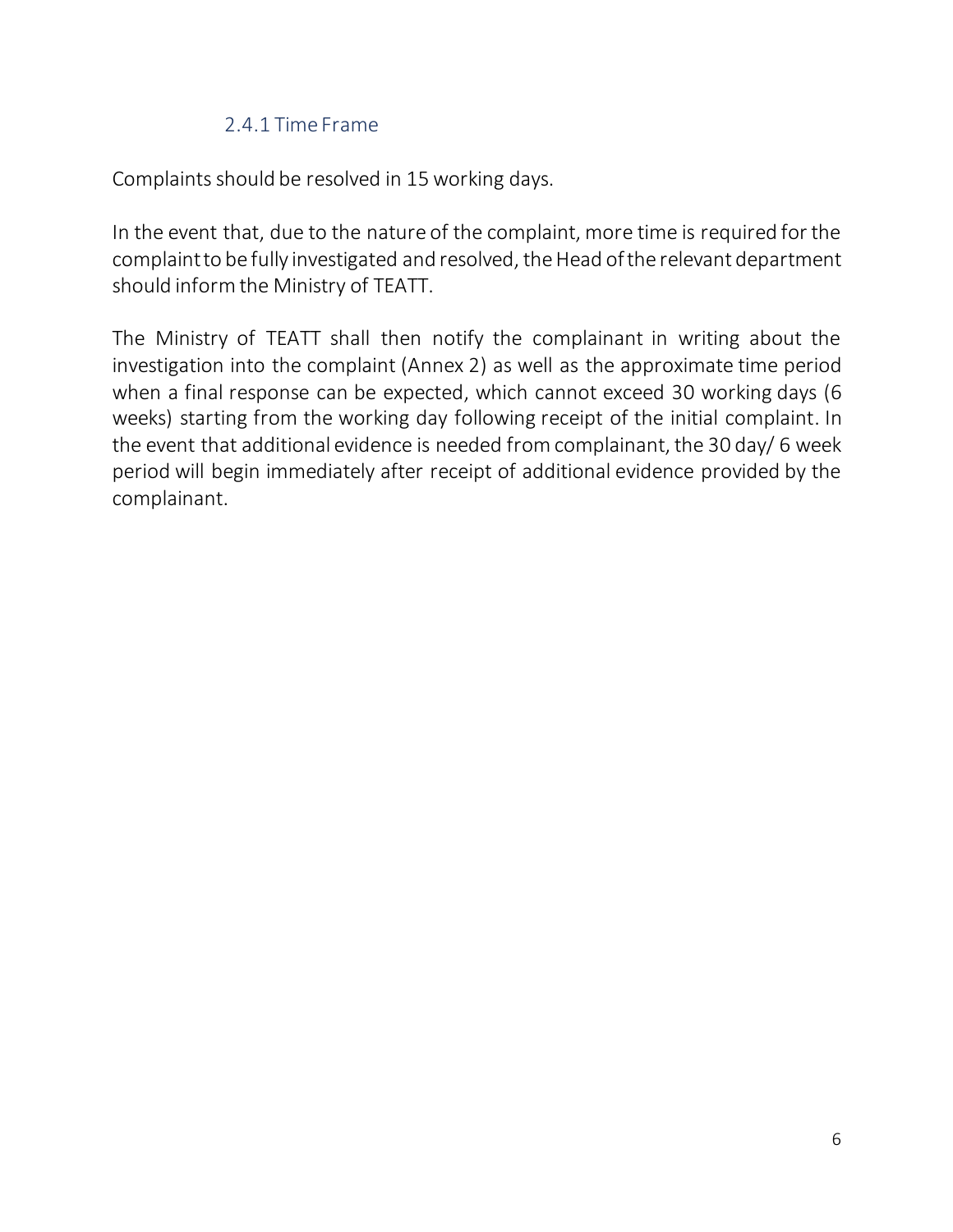#### 3. Records and measures

The Ministry of TEATT shall maintain effective and transparent procedures for the prompt handling of complaints or grievances received from the Public. The coordinator(s) of the Ministry of TEATT shall keep a record of each complaint or grievance as well as the measures taken for the resolution of the complaint/ grievance (Annex 5).

The Ministry of TEATT shall maintain all complaints, all relevant correspondence and documents related to complaints for a minimum period of 5 years.

One copy of the complaint form is archived in the Public's file and another copy is kept in a separate file (complaint/grievance file).

The Minister of TEATT may inspect the "complaint/grievance file" at any time and ensure that the Secretary General of TEATT and the Heads of the Departments of TEATT have taken all the required actions in order to prevent repetition of the same complaints/grievances.

The Ministry of TEATT shall update the Complaint Handling Procedure Manual as necessary.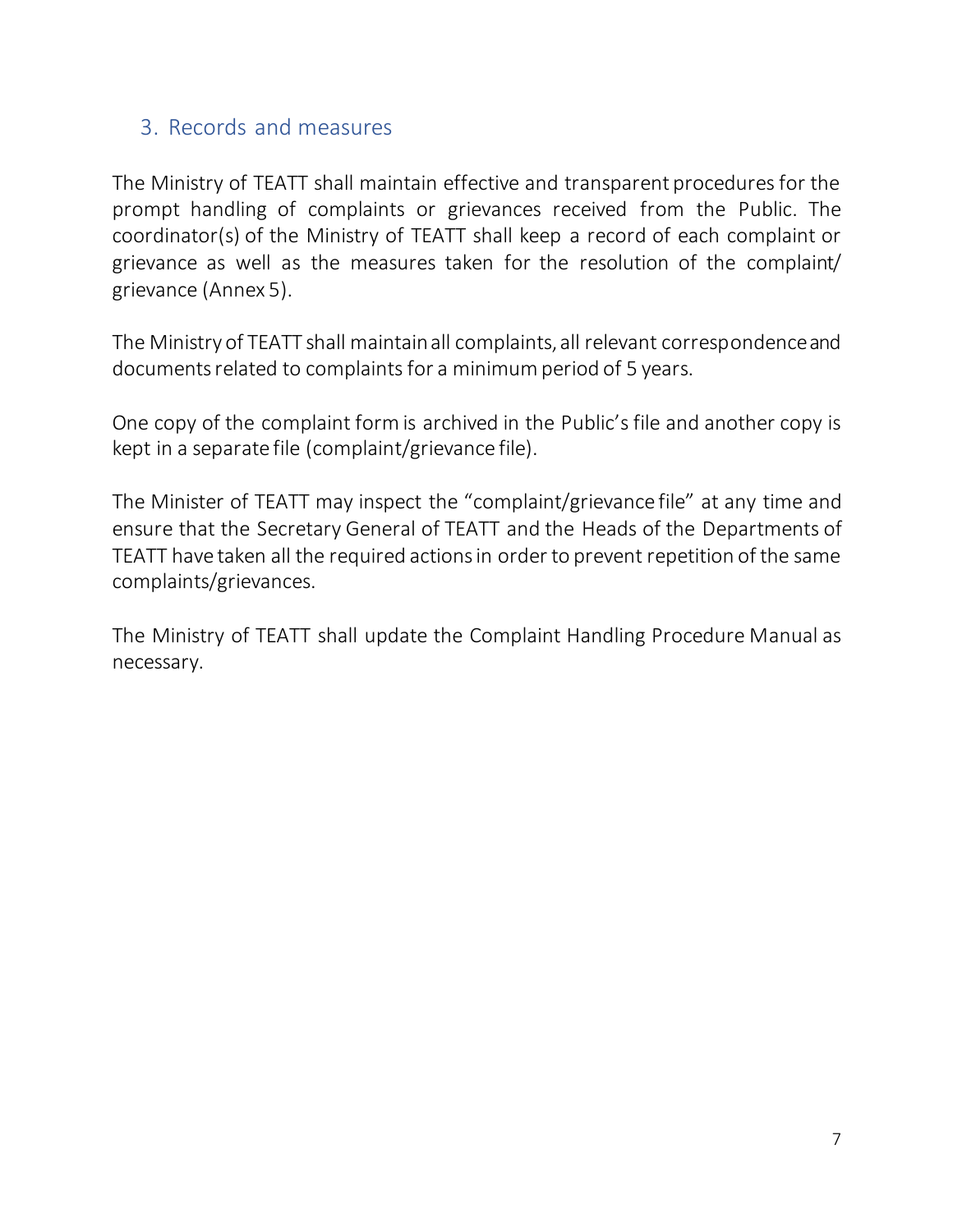# 4. Final Provisions

Along with the final response sent to the complainant (Exhibit 4), the Ministry of TEATT will inform the complainant that he/she may use the provisions mentioned in article 7, in conjunction with article 16, of the National Ordinance Administrative Jurisdiction *("landsverordening administratieve rechtspraak").* These provisions allow complainant to submit an appeal to the Court of First Instance, within 6 weeks after the decision has been taken, if he/she is dissatisfied with the decision or response of the Ministry (read: Minister) of TEATT or the settlement conditions offered to him/her.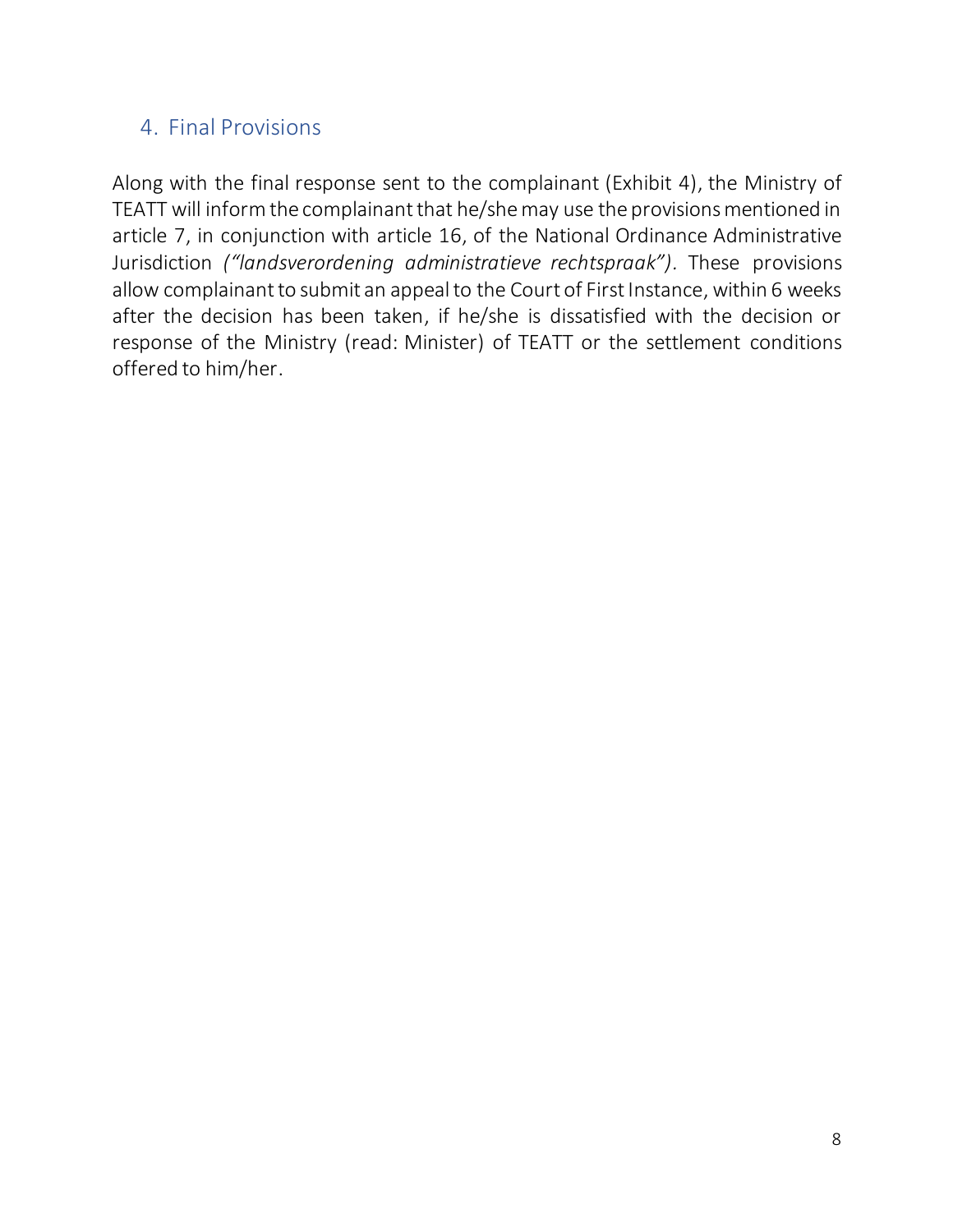## Annex 1. The Complaints Form

MINISTRY OF TOURISM, ECONOMIC AFFAIRS, TRANSPORT & TELECOMMUNICATION

#### THE COMPLAINTS FORM

All sections as marked \* are to be completed prior to lodging form at the Ministry.

All personal details remain CONFIDENTIAL!

Complaints will be acknowledged by the end of the next working day after receipt and an ultimate resolution can be expected within 30 working days.

| <b>COMPLAINT DETAILS</b>                                                                            |  |
|-----------------------------------------------------------------------------------------------------|--|
| * Date of Incident (if relevant) ___________________________* Time Location of Incident ___________ |  |
|                                                                                                     |  |
| * Summary of Complaint/Issue                                                                        |  |
|                                                                                                     |  |
|                                                                                                     |  |
|                                                                                                     |  |
| WITNESS DETAILS (if applicable)                                                                     |  |
|                                                                                                     |  |
|                                                                                                     |  |
|                                                                                                     |  |
| COMPLAINT OUTCOME:                                                                                  |  |
| As a result of making this complaint, is there any outcome you would like Yes __ No __              |  |
|                                                                                                     |  |
|                                                                                                     |  |

Upon signing this form, I agree that should legal proceedings be required I will APPEAR IN COURT AS A WITNESS TO GIVE EVIDENCE TO THE TRUTH OF THIS COMPLAINT

\* Complainant:

Name & Signature date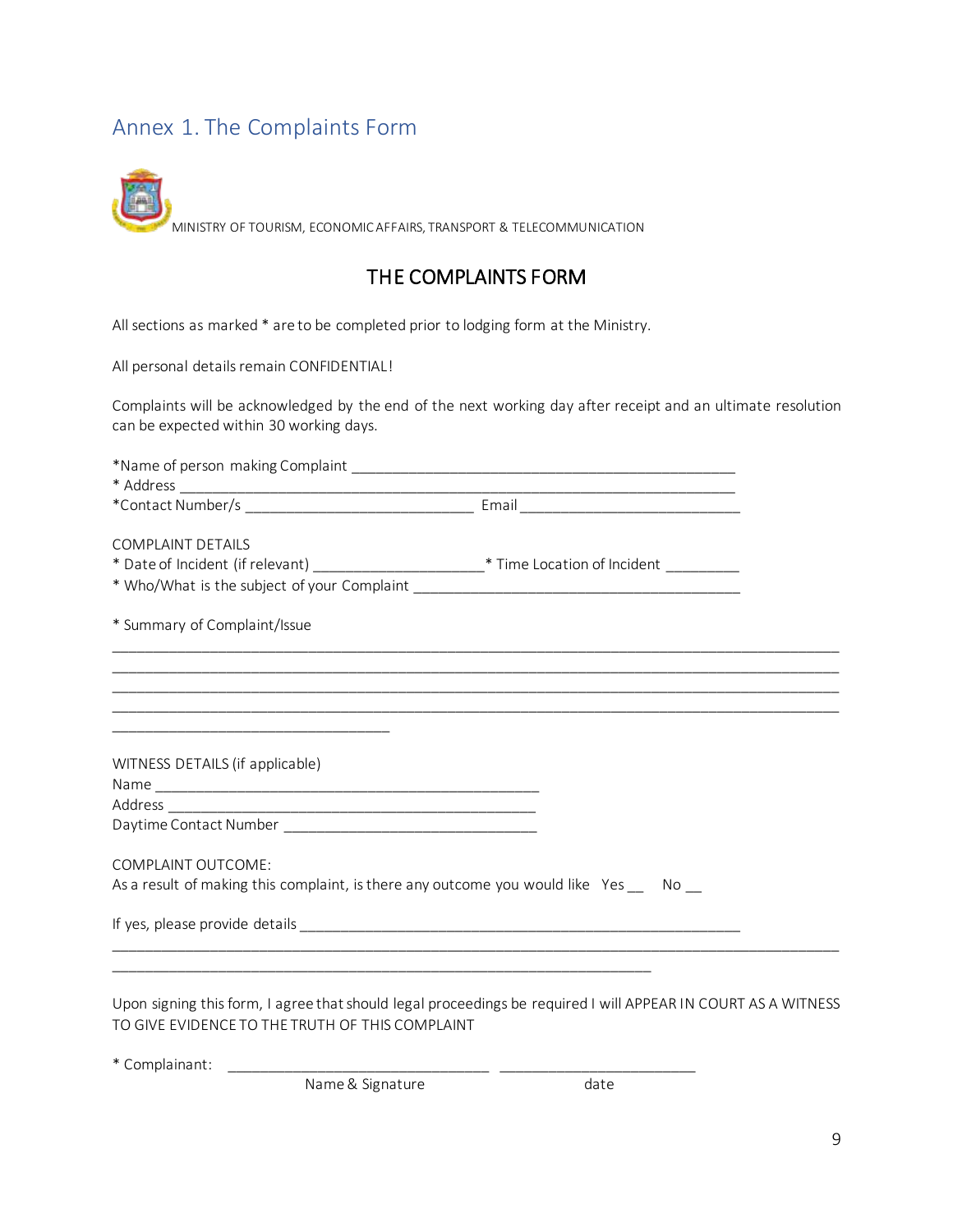Lodge Complaints to: By e-mail: TEATTcomplaints@sintmaartengov.org Hand delivered: Deliver to General Affairs, Ground Floor, Government Building By mail: Ministry of TEATT, Government Building, Soualiga Blvd. 1, Philipsburg, St. Maarten

#### TEATT OFFICE USE ONLY

| <b>INVESTIGATION DETAILS</b>                                                                                          |                                                                                                                                                               |
|-----------------------------------------------------------------------------------------------------------------------|---------------------------------------------------------------------------------------------------------------------------------------------------------------|
|                                                                                                                       |                                                                                                                                                               |
|                                                                                                                       |                                                                                                                                                               |
|                                                                                                                       | Customer complaint acknowledged Date: _______________(within 1 day of receipt)                                                                                |
|                                                                                                                       |                                                                                                                                                               |
|                                                                                                                       | ,我们也不能在这里的人,我们也不能在这里的人,我们也不能在这里的人,我们也不能在这里的人,我们也不能在这里的人,我们也不能在这里的人,我们也不能在这里的人,我们也                                                                             |
| ACTIONS ARISING FROM INVESTIGATION                                                                                    | <u> 1989 - Johann Harry Harry Harry Harry Harry Harry Harry Harry Harry Harry Harry Harry Harry Harry Harry Harry</u><br>Date to be completed________________ |
|                                                                                                                       |                                                                                                                                                               |
|                                                                                                                       | ,我们也不能在这里的,我们也不能在这里的,我们也不能在这里的,我们也不能不能不能不能不能不能不能不能不能不能。""我们的,我们也不能不能不能不能不能不能不能不能                                                                              |
| <u> 1989 - Johann Stoff, deutscher Stoff, der Stoff, der Stoff, der Stoff, der Stoff, der Stoff, der Stoff, der S</u> |                                                                                                                                                               |
|                                                                                                                       |                                                                                                                                                               |
|                                                                                                                       |                                                                                                                                                               |
|                                                                                                                       | <u> 1989 - Johann Harry Harry Harry Harry Harry Harry Harry Harry Harry Harry Harry Harry Harry Harry Harry Harry</u>                                         |
|                                                                                                                       |                                                                                                                                                               |
| $\sim$ $\sim$ $\sim$ $\sim$ $\sim$                                                                                    | $\sim$ $\sim$ $\sim$                                                                                                                                          |

Signature Date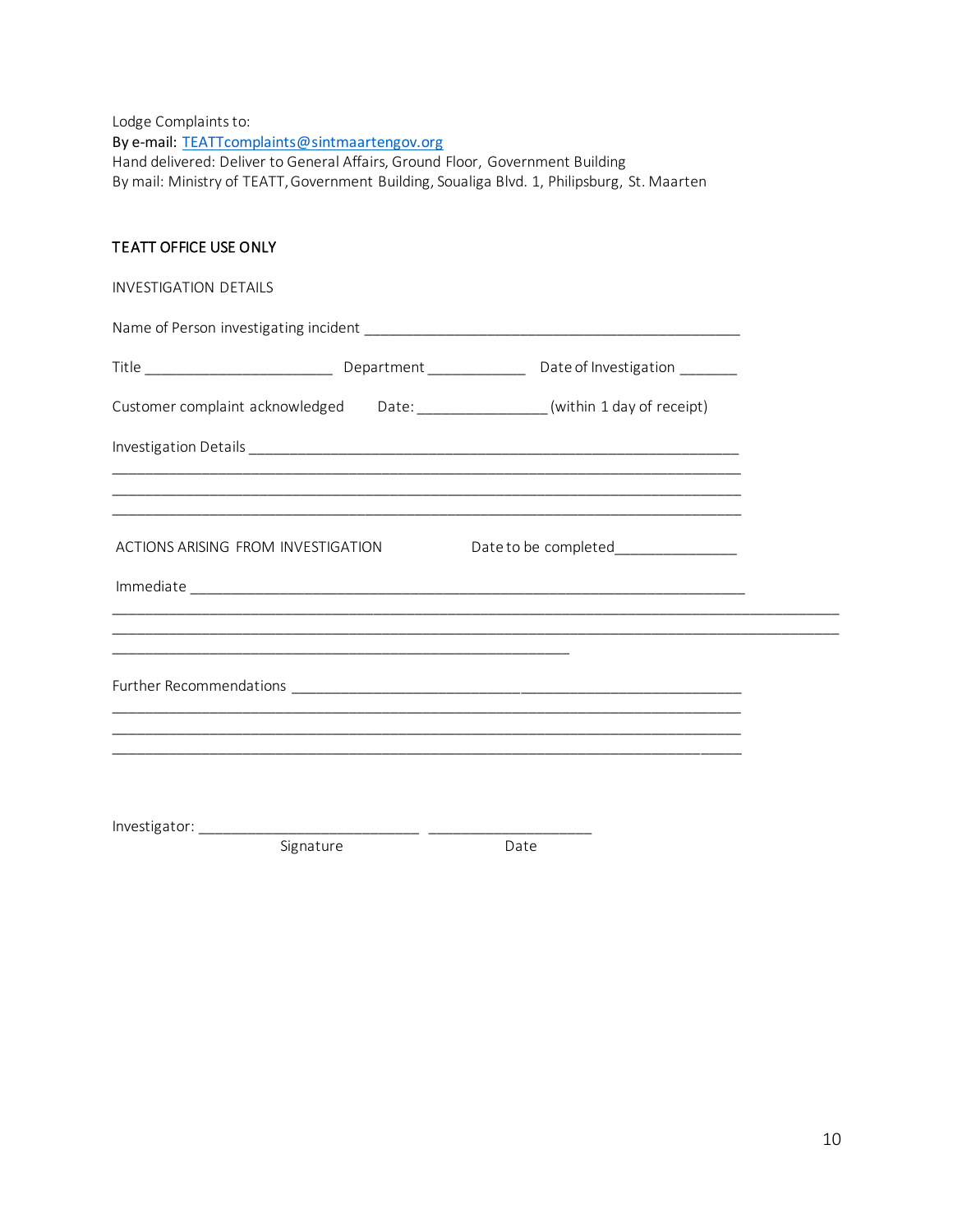# Annex 2. Acknowledgment of Complaint Template



(Date)

(Name of Complainant) (Address)

RE: (subject)

Dear (name of complainant):

Thank you for taking the time to contact the Ministry of Tourism, Economic Affairs, Transportation and Telecommunication regarding (insert outline of complaint) on (insert date received).

(Insert Department Head name), Head of the (insert Department) is now looking into the matter. Within 15 working days, we will provide a more substantive response to your problem and a suitable solution. In the event that additional time is required, you will be notified of such and will ultimately receive a response within 30 days from the date that the complaint was received by the Ministry.

Thank you for bringing this matter to our attention and for your patience while we explore this matter.

Best regards,

Ministry of Tourism, Economic Affairs, Transport and Telecommunication

Cc: (Concerning Departments)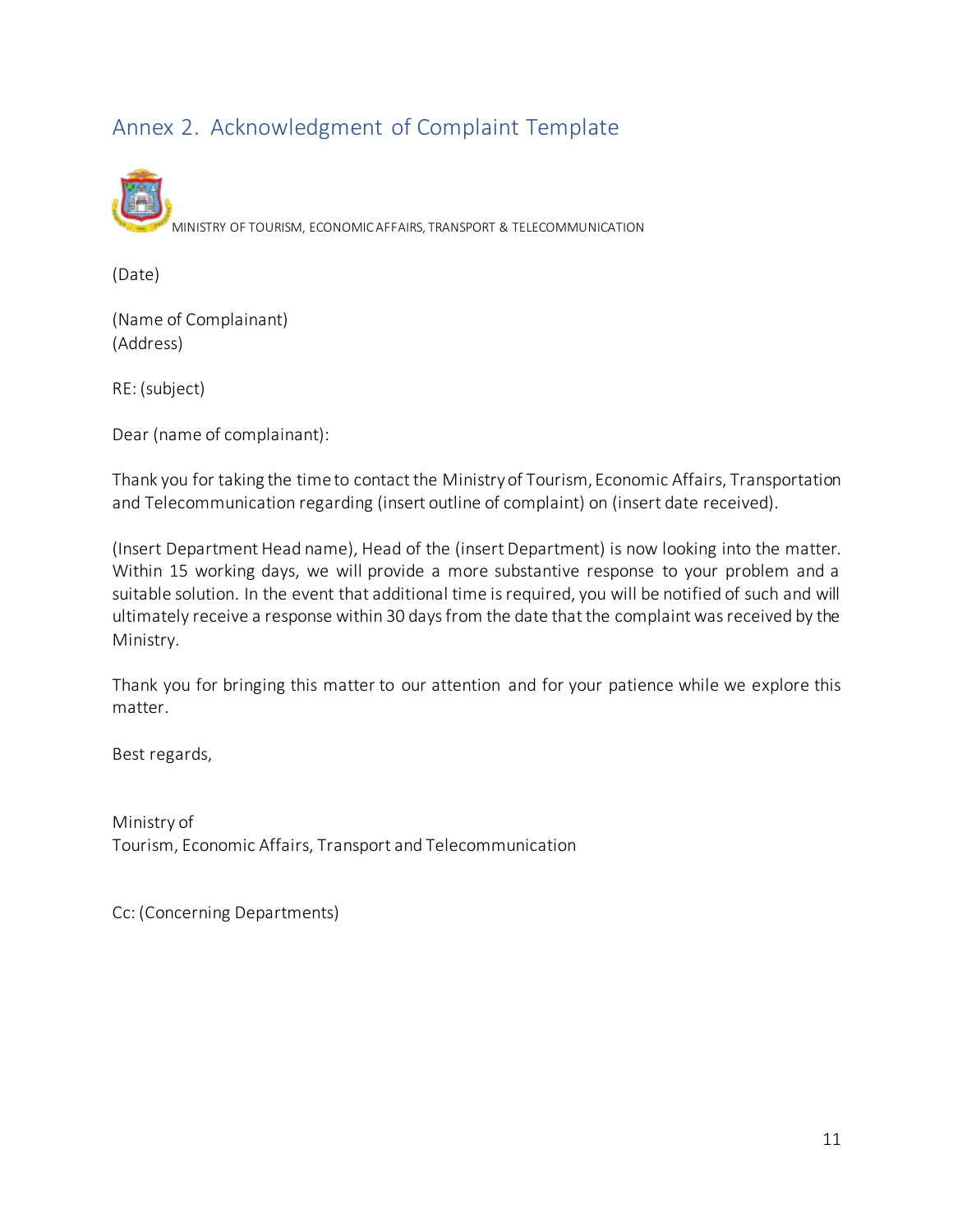# Annex 3. Template to request additional time.

MINISTRY OF TOURISM, ECONOMIC AFFAIRS, TRANSPORT & TELECOMMUNICATION

(Date)

(Name of Complainant) (Address)

RE: (subject)

Dear (name of complainant):

In reference to your complaint of (date received) regarding (outline of complaint), we her eby inform you that more time to research your complaint is required.

Ministry of Tourism, Economic Affairs, Transportation and Telecommunications takes your complaint seriously and will respond when completed.

By (insert date), a response and suitable solution will be conveyed to you.

Best Regards,

Ministry of Tourism, Economic Affairs, Transportation and Telecommunication\(

Cc: (Concerning Departments)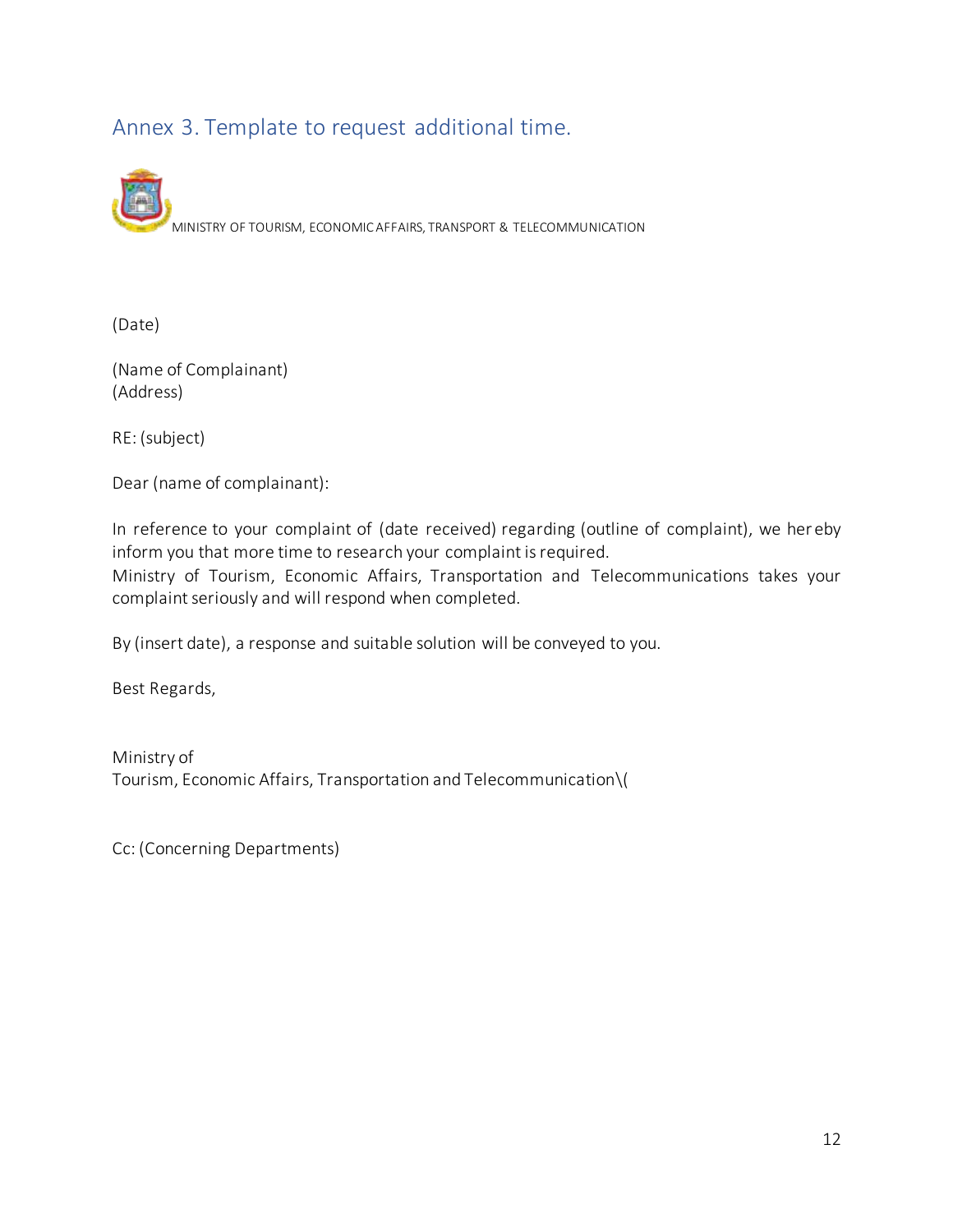## Annex 4. Template for final response to Complainant

(Date)

(Name of Complainant) (Address)

RE: (subject)

Dear (name of complainant):

The investigation into the complaint you submitted on [date received) regarding (outline of complaint) is now complete.

We will address each of the points to you. 1. (List Point 1) We have found that..... 2. (List Point 2) We have found that.....

Outcome

As a result of your complaint, we have taken the following action (if not already mentioned above). 1. (List action)

2. (List action)

We thank you for bringing these matters to our attention and hope to use these to improve our services.

#### Objection/Appeal:

*Pursuant the National Ordinance Administrative Jurisdiction ("Landsverordening administratieve rechtspraak"), the natural or legal person, whose interest has been directly affected by this decision, may, within six weeks after the day on which the decision was given, submit a letter of complaint to the Minister of Tourism, Economic Affairs, Traffic and Telecommunication or submit an appeal to the Court of First Instance of Sint Maarten.* 

Best Regards,

Ministry of Tourism, Economic Affairs, Transportation and Telecommunication

Cc: (Concerning Departments)